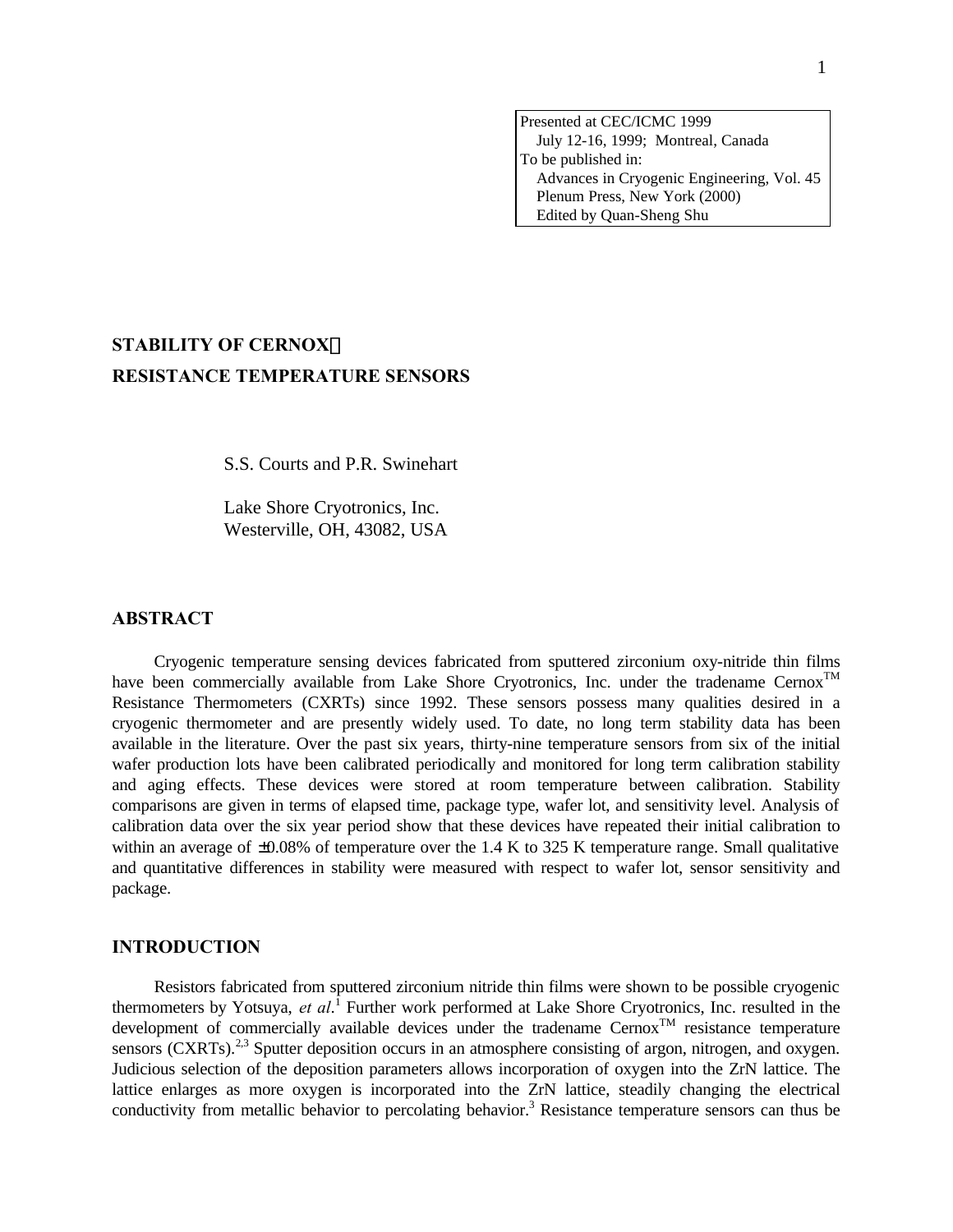produced with sensitivities designed to cover desired temperature ranges in a manner similar to germanium resistance temperature sensors. These devices have many useful properties including a wide temperature range, small physical size, fast thermal response time, low magnetoresistance, and excellent resistance to ionizing radiation. Data detailing these characteristics are available either from the literature or from the manufacturer.<sup>2,5,6,7,8,9,10</sup> To date, however, the long term stability of these types of devices have not been quantified. The present work was undertaken to provide long term stability data for Cernox<sup> $\mathsf{TM}$ </sup> resistance temperature sensors.

## **EXPERIMENTAL PROCEDURE**

Zirconium oxy-nitride films were reactively sputtered in an argon/nitrogen/oxygen atmosphere. The deposition parameters were varied to produce a series of wafers whose room temperature dimensionless sensitivity  $S_T=(T/R)(dR/dT)$  varied from about -0.5 to -1.5. The dimensionless sensitivity is independent of geometry and allows for quick comparison between films independent of the final sensor pattern. Test sensors were fabricated from each wafer using standard photolithography techniques to define the active sensor area and subsequent contacts. Contacts were formed in the shape of inter-digitated fingers to allow trimming sensor resistance values upward to a desirable level. **Figure 1** shows a finished sensor chip layout and scale. The lower temperature limits of these sensors are designed to cover three temperature ranges of commercial cryogenic importance as outlined in **Table 1**. For each model designation, the resistance is limited to 100 kΩ at the minimum temperature. Typical room temperature resistances are on the order of 30 to 60 Ω. **Figure 2** shows a typical resistance versus temperature curve for a sample of each wafer tested. **Figure 3** shows the typical sensitivity, dR/dT, for each sample plotted in **Figure 2**. Finally, **Figure 4** shows the dimensionless temperature sensitivity, (T/R)(dR/dT) for each of the samples shown in **Figure 2**.

To prevent film surface damage/contamination and facilitate handling, these bare chips were packaged in one of two ways. The first method utilizes a 3 mm diameter by 8 mm long gold-plated copper canister identical to those used for other common cryogenic thermometers such as germanium and carbon glass resistance thermometers. Two 50.8 μm diameter gold wires are ball bonded to the Cernox chip contact pads. The chip is then epoxied to a beryllium oxide header. The gold leads are spot welded to phosphor bronze lead wires that pass through the beryllium oxide header. The gold plated copper can and phosphor bronze lead wires are then Stycast epoxied to the header creating a hermetic seal. The can is filled with He-4 gas prior to sealing to enhance thermal connection. In the second



**Figure 1.** Chip layout and scale.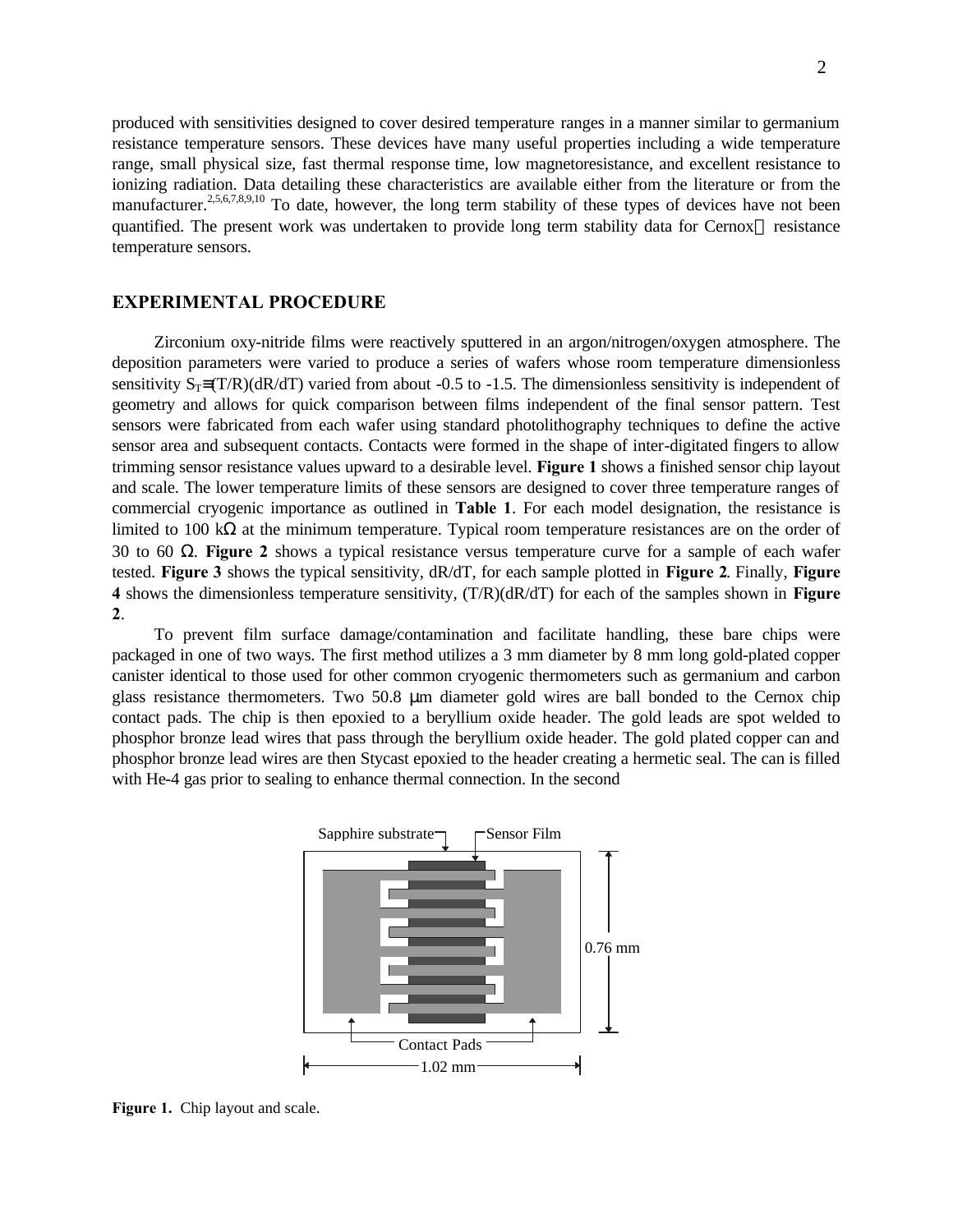|          | Temperature     | Model       | Cryogenic Purpose    | Number of      |
|----------|-----------------|-------------|----------------------|----------------|
| Wafer ID | range           | Designation |                      | samples        |
| 2Z184A   | $0.3 K - 325 K$ | $CX-1030$   | Pumped He-3 system   | $\overline{4}$ |
| 27.243B  | $1.4 K - 325 K$ | $CX-1050$   | Pumped He-4 system   | 13             |
| 27.245A  | $4 K - 325 K$   | $CX-1070$   | Unpumped He-4 system | 16             |
| 2Z251A   | 4 K - 325 K     | $CX-1070$   | Unpumped He-4 system | 3              |
| 27255A   | $0.3 K - 325 K$ | $CX-1030$   | Pumped He-3 system   |                |
| 3Z392A   | $1.4 K - 325 K$ | $CX-1050$   | Pumped He-4 system   |                |

Table 1. Cernox<sup>™</sup> RTD Temperature range and model designations.

method, the Cernox chip is soldered into the cavity of a 3 mm long by 1.84 mm wide by 0.98 mm tall ceramic package. The base of the package is sapphire while the sides and top are alumina. Electrical connections are made by ball bonding one 25.4 μm diameter gold wire from each chip contact pad to the package electrical feedthrough bond pad. After packaging, the devices are thermally cycled from room temperature to liquid nitrogen temperature 200 times for conditioning.

Temperature calibrations from 1.4 K to 325 K were performed in Lake Shore Cryotronics' commercial Temperature Calibration Facility. Temperature and resistance was measured using standards grade platinum and germanium thermometers in conjunction with a Keithley Model 224 current source, Hewlett Packard Model 3456A DVM, and Guildline Model 9330 standard resistors (resistance values from 10 Ω to 100 kΩ in decade steps). The device under test was placed in series with a standard resistor of comparable value. The current was varied to a minimum of 0.1 μA to maintain a nominal 2 mV signal level across each sensor during calibration. The voltmeter was used in a ratiometric form with readings taken across both the standard resistor and device under test. Current reversal was performed to eliminate thermal EMFs. Approximately 84 temperature - resistance data points were taken for each sensor over the 1.4 K to 325 K temperature range. Two points beyond each extreme were taken for curve fitting purposes. After each calibration, the data for each sensor was smoothed using a combination of a least squares fit and a



**Figure 2.** Typical resistance versus temperature characteristic for each wafer tested for stability.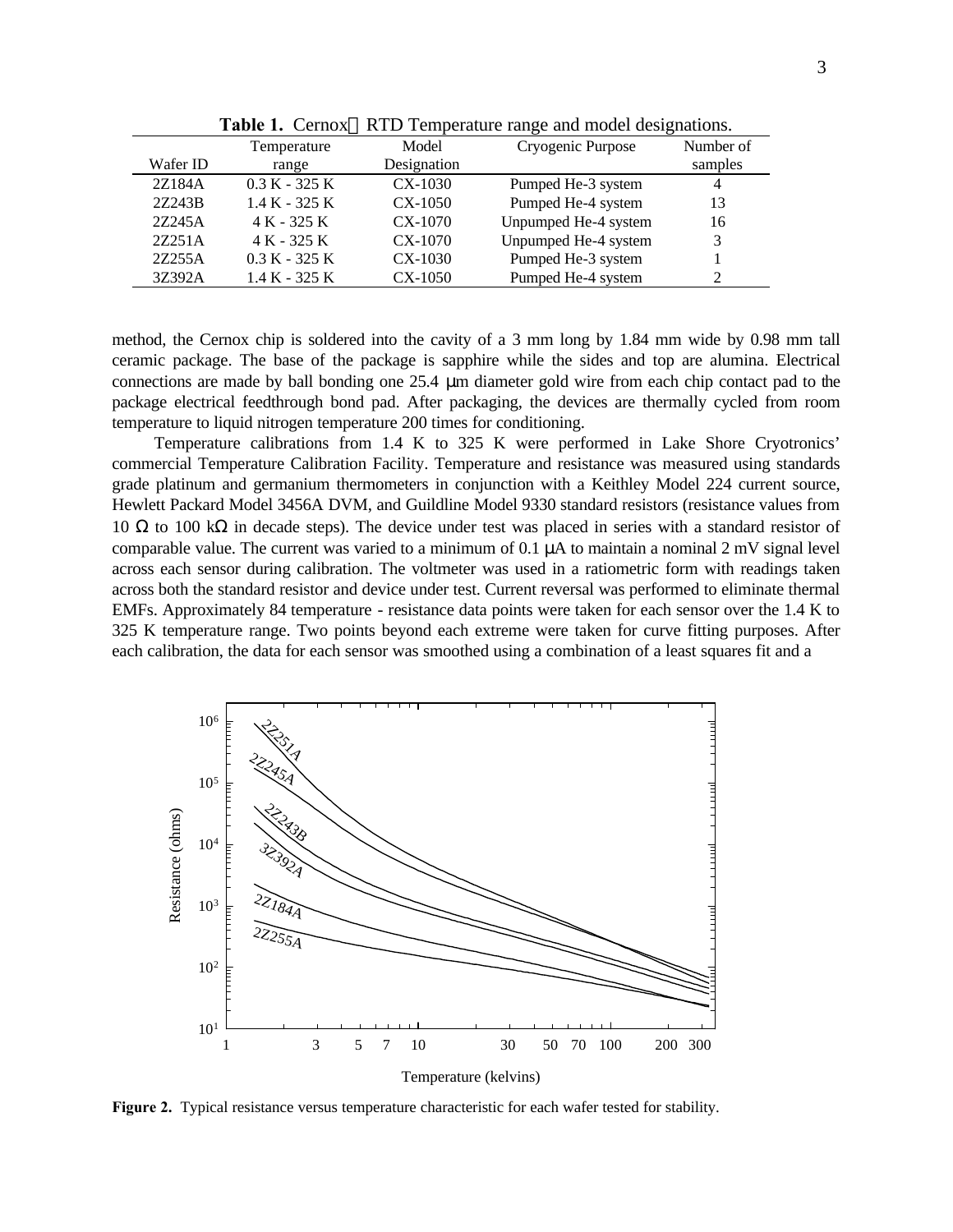

**Figure 3.** Typical temperature sensitivity versus temperature characteristic for each wafer tested for stability.



**Figure 4.** Typical dimensionless temperature sensitivity versus temperature characteristic for each wafer tested for stability.

Chebychev polynomial fit. After smoothing the data, a cubic spline fit was used to generate a table of resistance, temperature sensitivity, and dimensionless temperature sensitivity at a chosen set of comparison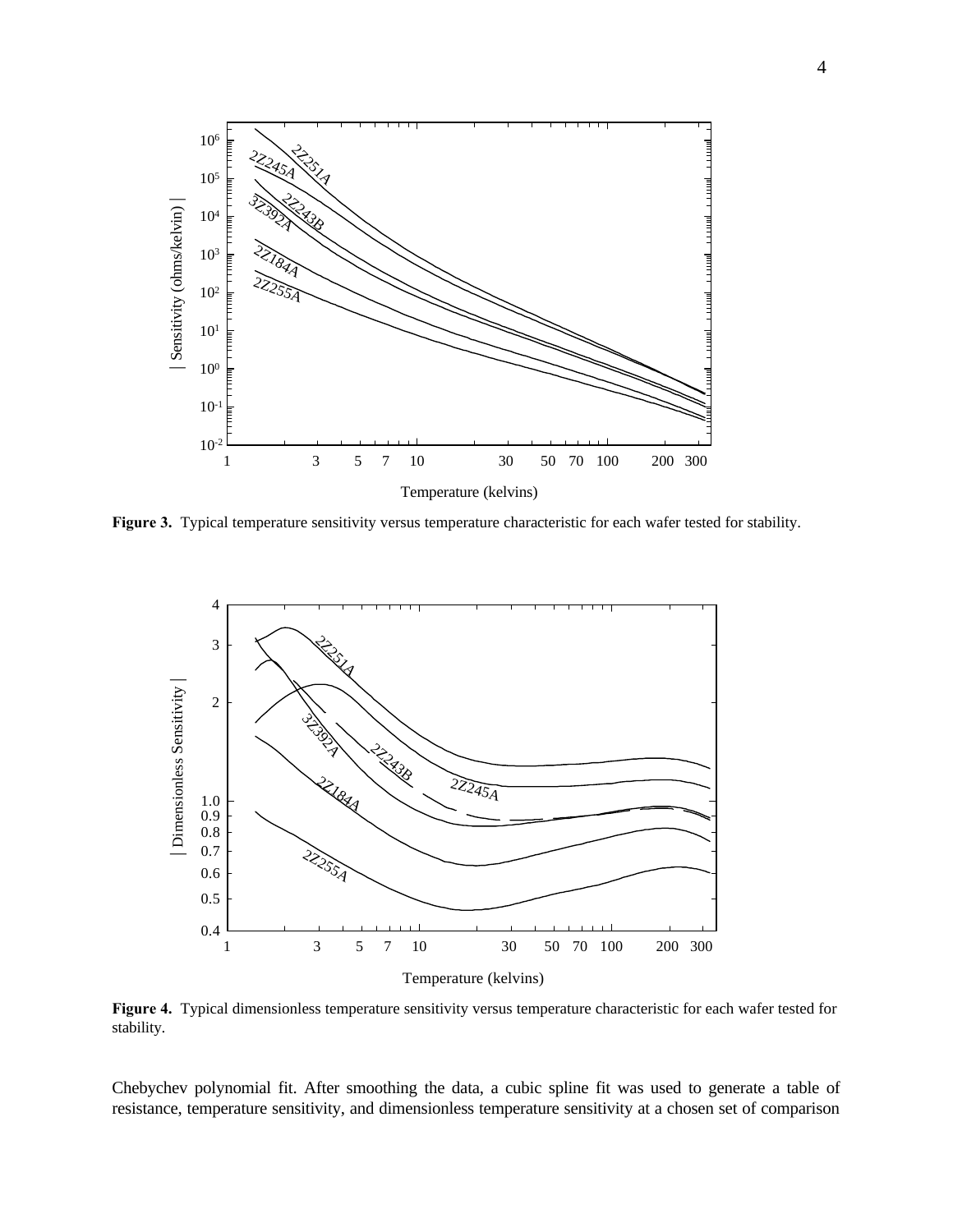temperatures. The resulting calibration shifts were calculated from these tables as  $\Delta T = (R_{final} -$ Rinitial)/(dR/dT). The calibration shift at each temperature is considered to be indicative of the stability at each temperature.

The resulting calibration accuracy is temperature dependent. The contributions to the accuracy come from stability of the current source, stability of the resistance standards, stability of the voltmeter, and accuracy of the NIST traceable thermometers. Typical values of accuracy range from  $\pm 4$  mK at 4.2,  $\pm 8$ mK at 20 K, ±30 mK at 100 K, and ±180 mK at 300 K. Given a worst case scenario, it is possible for the recalibration inaccuracy to be twice the specification of a single calibration. It should be noted that the resolution is typically an order of magnitude or more better than the accuracy.

# **EXPERIMENTAL RESULTS**

Calibration shift data was analyzed in four ways: 1) by time, 2) by mounting package after 4.4 years, 3) by wafer after 4.4 years, and 4) by sensitivity (model) after 4.4 years. Comparison at the 4.4 year time mark was chosen because all sensors in the study were recalibrated at that point. Subsets were calibrated at other times. In each comparison, the offset shown is relative to the initial calibration as  $\Delta T/T$  (%) versus temperature. Data for the model CX-1070 sensors are considered only over that model's designed 4 K to 325 K temperature range. Below 4 K, self heating occurs in this model as a consequence of the large resistances, obscuring the stability measurement.

**Stability dependence upon time.** Various subsets of the 39 sensors were calibrated at seven different elapsed times over a 5.8 year period after construction and initial calibration. These elapsed times are 0.27 years (4 samples), 1.1 years (8 samples), 1.6 years (15 samples), 2.2 years (8 samples), 3.0 years (28 samples), 4.4 years (39 samples), and 5.8 years (25 samples). The sensors tested at each point in time were varied to ensure that the total cycling effects on each individual sensor was minimized. The average calibration shift as a function of temperature at each calibration time is shown in **Figure 5**. Notable is the general trend toward a negative temperature shift at temperatures starting around 50 K and going to room temperature. Since these are negative temperature coefficient devices, this negative temperature shift is indicative of a higher resistance either in the body of the film, in the contacts, or in both. Although there is a shift toward negative temperature, the shift does not grow at a constant rate (i.e. the shift does not correlate well with time). Over the 5.8 year test cycle, the average calibration offsets are less than ±0.02% of temperature below 40 K and ±0.08% of temperature above 50 K at all times tested.

**Stability dependence upon package.** Sensors were packaged in either a copper can (8 samples) or in a flat, hermetically sealed package (31 samples). The average calibration shift as a function of temperature for these two groups of devices 4.4 years after construction and initial calibration is shown in **Figure 6**. There is a marked difference between long term stability indicated for the two packages. It would be expected that the copper can package would yield a more stable sensor due to decreased stresses transmitted from the package to the sensor. The data shows that sensors packaged in these copper cans have drifted to larger negative temperature shifts with ΔT going roughly as 0.10% of temperature. As mentioned earlier, these are negative temperature coefficient devices, so a negative temperature shift is indicative of a higher resistance either in the body/contacts system. On the other hand, Cernox<sup> $\tau$ M</sup> devices packaged in the flat hermetic packages have small deviations around zero with the offset below ±0.05% of temperature over the 4.4 years. This difference might be attributed to better matching of thermal expansion coefficients between the Cernox chip and the flat hermetic package, yielding less stress on the sensor film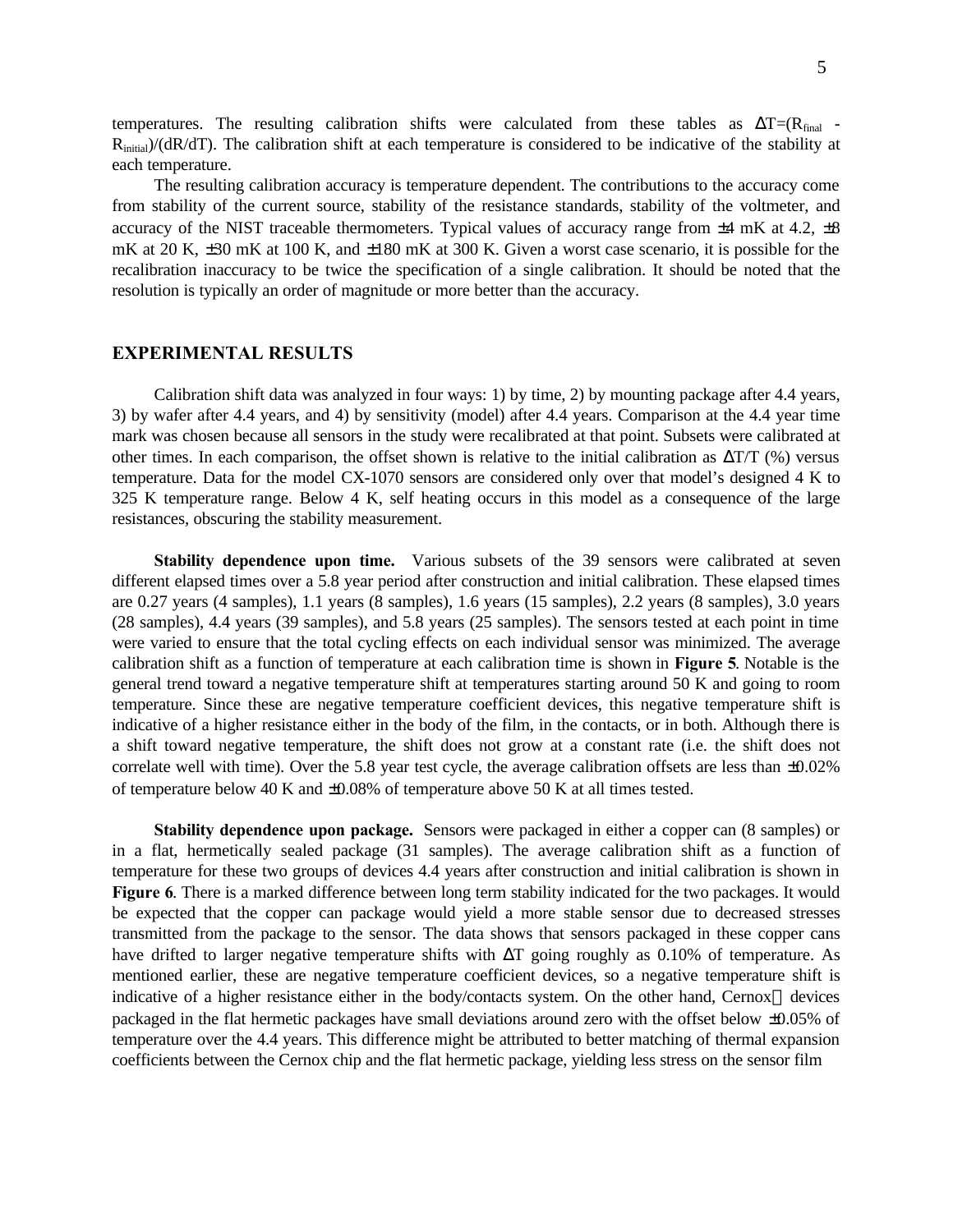

Figure 5. Average calibration shift as a function of temperature at each point in time for Cernox<sup>™</sup> RTDs.



**Figure 6.** Calibration shift at 4.4 years as a function of temperature for two package types of CXRTs.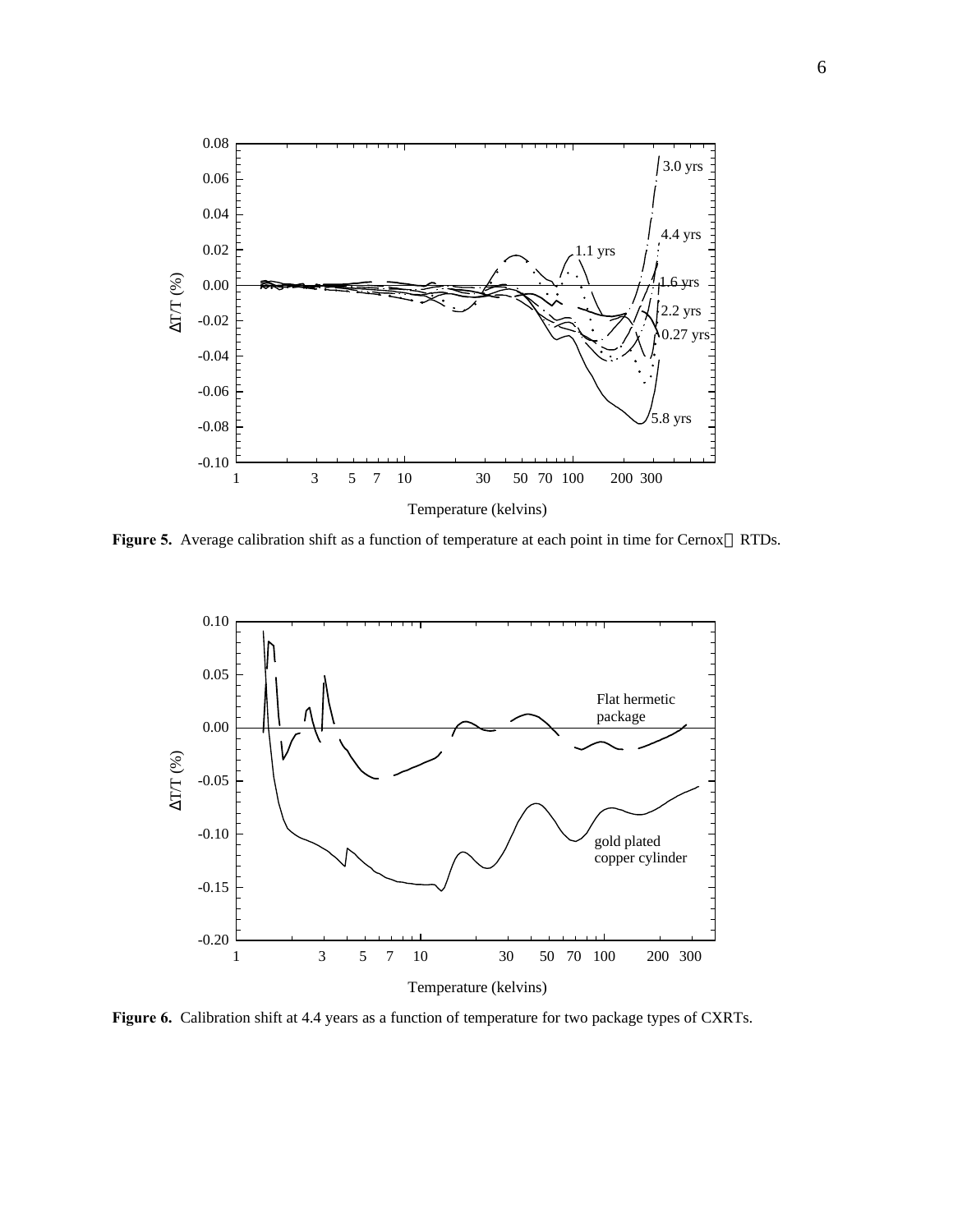

**Figure 7.** Calibration shift at 4.4 years as a function of temperature for each wafer used in this experiment.

upon thermal cycling. In the flat hermetic package, a solder attachment is formed between two pieces of metallized sapphire, one of which contains the Cernox<sup>™</sup> thin film. An epoxied sapphire-to-BeO attachment is formed for the copper can. It is also possible that the flat hermetic package, with its solder ring seal, yields better hermeticity. This would keep contaminants out of the package and away from the sensor film better than the copper can with its Stycast epoxy seal.

**Stability dependence upon wafer.** Sensors were fabricated from six different wafers. Each wafer produces about 1300 sensors. The number of samples tested from each wafer (small in some cases) is given in **Table 1**. The average calibration shifts as a function of temperature are presented in **Figure 7** for these six groups of devices 4.4 years after construction and initial calibration. Similar behavior is noted among all of the wafers from 40 K to 325 K, where small negative temperature drifts are typical. Below 40 K, five wafers show a tendency to drift negatively in temperature. The sixth wafer, 2Z255A, also drifted in the negative temperature direction, but to a level roughly three time larger than the other five. Overall, the long term stability for all wafers is better than ±0.25% of temperature below 40 K and better than ±0.10% of temperature above 40 K over the 4.4 year period.

**Stability dependence upon sensitivity (model).** The sensors were purposely designed with the best sensitivities to cover specific temperature ranges. The Lake Shore model numbers designated for these sensors are CX-1030 (least sensitive, widest range), CX-1050, and CX-1070 (most sensitive, narrowest range). The number of samples of each model type is listed in **Table 1**. The average calibration shifts as a function of temperature for these three models of Cernox devices 4.4 years after construction and initial calibration are shown in **Figure 8**. Note that the shape of the offset is very consistent between the three levels of sensitivity. As might be expected, the model CX-1030 with the lowest sensitivity has the highest offset. Again, the negative temperature shift is indicative of an increase in resistance. For all three models, the offset is less than ±0.07% of temperature.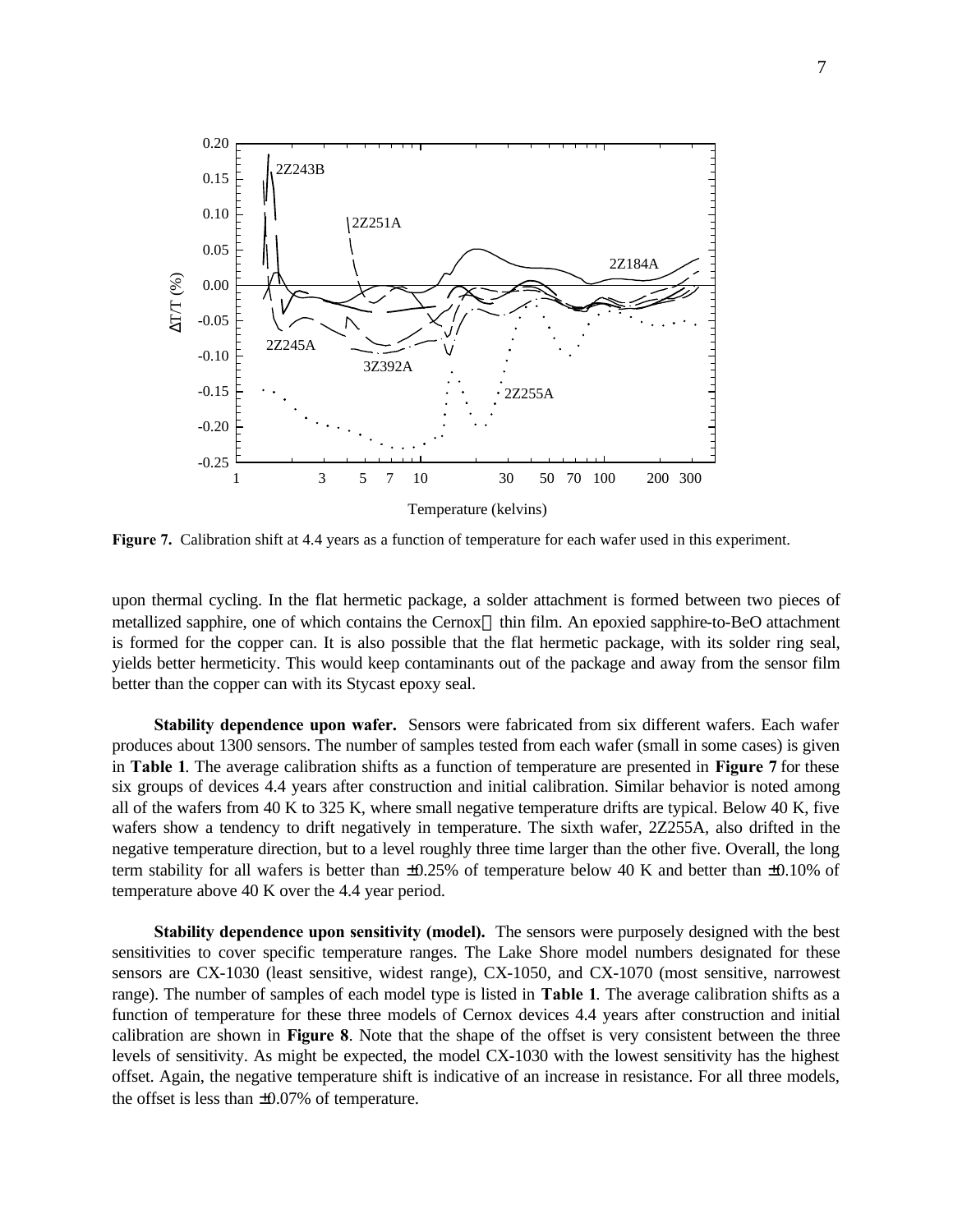

**Figure 8.** Calibration shift at 4.4 years as a function of temperature for three levels of sensitivity of CXRTs.

## **CONCLUSIONS**

There does appear to be a tendency toward a higher resistance/negative temperature shift with the passage of time with the CXRT sensors stored at room temperature, but the size of the shift does not correlate well with time. Over the 5.8 year test cycle, the average calibration offsets are less than ±0.02% of temperature below 40 K and ±0.08% of temperature above 50 K at all times tested.

At the 4.4 year time mark, the CXRTs mounted in a flat hermetic package were shown to be much more stable ( $\Delta T$  less than  $\pm 0.05\%$  of temperature) than those mounted in the gold plated can ( $\Delta T$  less than ±0.1% of temperature). This might be attributed to the better matching of thermal expansion coefficients in mounting the Cernox chip in the flat hermetic package and the better hermiticity of the flat hermetic package compared to the copper can package.

At the 4.4 year time mark, similar long term stability was found among all wafers over the 40 K to 100 K temperature range. Below that temperature, one wafer showed a quantitatively different stability. Overall, the long term stability for all wafers is better than  $\pm 0.25\%$  of temperature below 40 K and  $\pm 0.10\%$ of temperature above 40 K.

The long term stability was measured to be very similar among all three levels of sensitivity (models) tested. The model with the lowest sensitivity showed the highest offset. For all three models, the offset is less than ±0.07% of temperature.

#### **FUTURE STUDIES**

The fabricated Cernox<sup> $M$ </sup> sensors for this experiment were inherently two-lead devices subject to calibration shift due to changes in contact resistance. A better design would incorporate a true four-lead measurement which would be independent of the changes in contact resistance. Future studies will incorporate appropriately designed four-lead CXRTs.